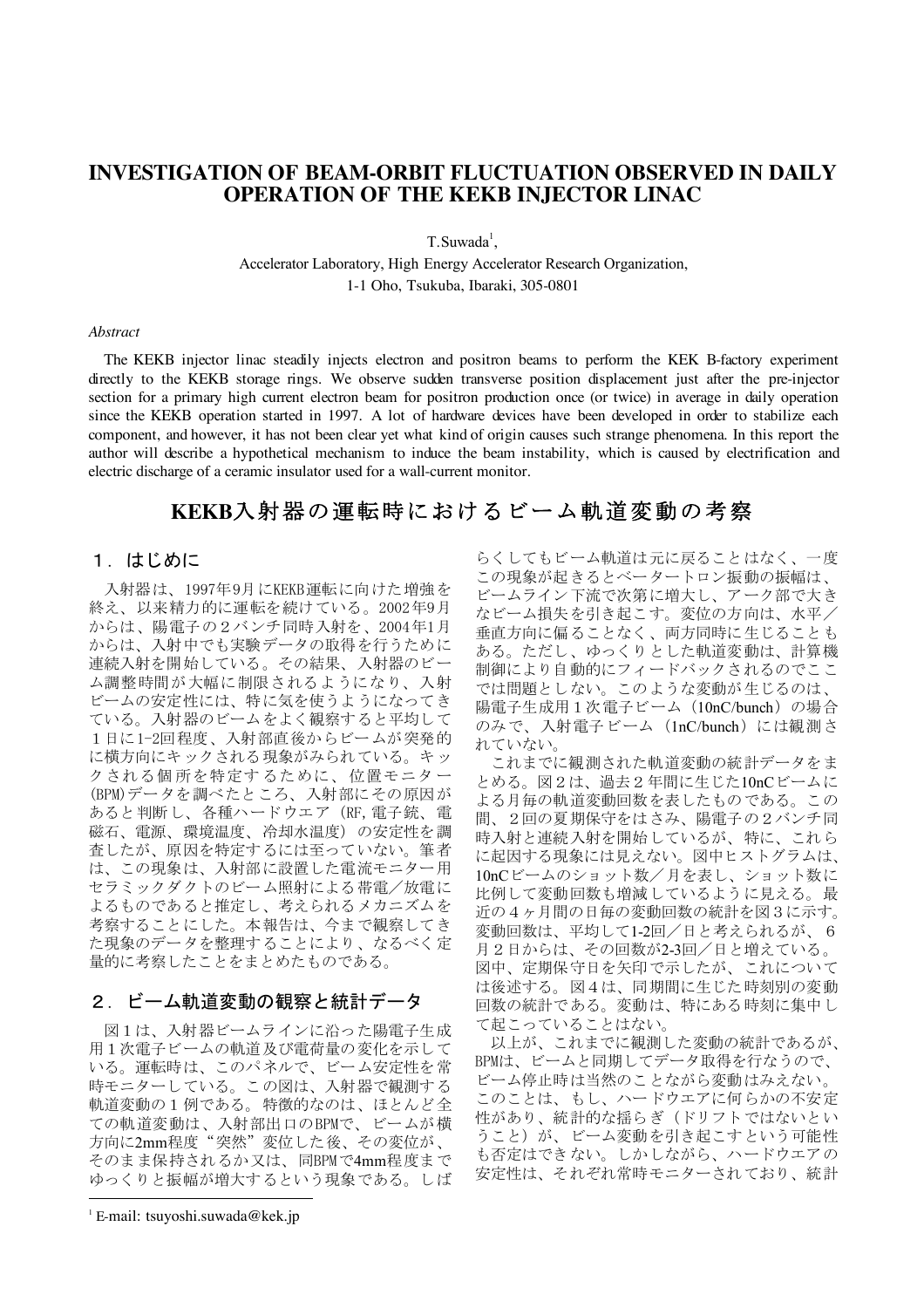的な不安定性は観測されていないことから、やはり、 観測される軌道変動現象は、ビームに起因するもの と推定している。

## 3. 考察

#### 3.1 セラミックの帯電

前記の議論から、電流モニター用セラミックダク トの帯電/放電が起因する可能性が推定された[1]。 以下では、セラミックの帯電/放電による軌道変動 のメカニズムを考察する。図5に入射部ビームライ ンを示す。電流モニターは、図に示すように、電子 銃直後に2台、プレバンチャー手前に1台が挿入さ れ、ビームの電荷量と位置(4端子から信号を引出 しBPMとしても動作する)を計測する。図6に電流 モニターの断面図を示す。セラミックの帯電には、 1) セラミックギャップにビームが誘起する高電圧に より金属ダクトから電荷が移動する、2)ビームが直 接セラミックを照射する、という2つのメカニズム が考えられる。10nCビームのバンチ幅(10ps程度)を 考慮すると先頭電流は~1kAにもなり電流モニターの 抵抗値を2.5Ωとすると抵抗両端の壁電流による電位 降下は、~2.5kVと算出され、高電圧が瞬間的に ギャップに印加されることになる。有効ギャップ間 隔を10mmとすると~0.25kV/mmの電界がギャップに 生じることになるが、セラミックの放電限界である 電界強度(数kV/mm)を考慮すると1桁程度小さい ので1)による帯電の可能性は小さいと考えられた。 筆者は、この可能性を見極めるために、入射部にあ る3台のモニターに対し、定期保守日を狙ってセラ ミックの外側からアルミホイルを巻きギャップ間を 導通させた状態でモニターをその上から取り付けた。 図3の先の保守日にその取付けを行い、次の保守日 までの2週間変動の観測を行い、後の保守日に再度 ホイルを取外し、変動回数の変化を調べた。先の保 守日以降の数日間の変動回数は、それ以前と同程度 であるが、それ以降は、若干ではあるが増えている。 しかしながら、変動回数の変化があった日と保守日 との同期性はなく、1)による可能性はやはり小さい と思われ、2)の可能性を考えざるを得ない。しかし ながら、2)によりセラミックが帯電すると考えると、 ビームの直接的な照射は考えづらく(スクリーンモ ニターによると直径10mm程度のスポットサイズで ある)、ビームハローが照射することによるゆっく りとした帯電が考えられる。セラミックの放電限界 に達したところで放電が生じ、これが、横方向の キックをビームに与え、軌道が"突発的"に変化する というメカニズムである。しかしながら、このメカ ニズムでは、ゆっくりとした帯電に対応するビーム 軌道のドリフト的な変動は見られないこと、セラ ミックの軸方向に対称的に帯電/放電すれば、キッ ク力は発生しないことが考えられる。一方、帯電は、 軸対称的に蓄積し、放電は局所的に生じることによ りキック力を与える等も考えられるが、いずれにせ よ、これ以上の明確な現象の理解は現時点では困難 である。

#### 3.2 定量的評価

以下では、セラミックに電荷が帯電するとしてこ れまでの観測が再現できるのかどうかをやや定量的 に議論する。入射部は、図5に示すように、電子銃、 サブハーモニックバンチャー(114MHz, 571MHz)、 プレバンチャー、バンチャーからなり、電子銃によ る1ns幅のビームが単バンチ(S-バンド10ps)に圧縮さ れる。

バンチャー出口のBPM (SP-A1-B8)で2mm程度の横 方向変位が生じるとして、セラミック表面での帯電 量を見積もることにする。ビームは、プレバン チャー上流のセラミックでキックを受けるとして、 ここでのエネルギーをE=200 keV、バンチャー出口 のエネルギーをE=18MeV、ソレノイド集束磁場 (B=1kG)の中心軌道を通るものとする。ビームは、 セラミックの位置でシングルキックを受け回転運動 を始める。簡単のために、この回転直径が、横方向 のビーム軌道変位と考えると、要求されるキック角 は、~1mrad程度となる。一方、このキック角は、セ ラミックを通過する間にビームが得る横方向運動量 の変化として算出できるので、必要な電界強度は~7 kV/mと算出される。セラミック表面に局所的に帯電 したとして、この電界を与えるのに必要な電荷量は、 ~6x10<sup>-3</sup>nCである。これは、ビーム電荷量の~10<sup>-3</sup>程度 がセラミックに帯電する必要があることを示す。こ のような電荷量がビームハローにより蓄積され、放 電によりビームをキックするという描像であるが、 実際には、セラミック表面からの2次電子放出も伴 い難しい問題を含んでいる。

### 4. 今後の対策

上記に述べたように、入射部に設置したセラミッ クダクトの帯電/放電が"突発的"なビーム軌道変動 を引き起こしていると推定し、幾つかの統計データ 及び観測からその可能性を議論した。本夏のシャッ トダウンまでに、直接的な証拠として電流モニター の抵抗に回り込む放電電流による信号波形が捕らえ られないかと目論んでいる。なお、シャットダウン 時には、入射部の全ての電流モニター取外し、セラ ミックダクトを金属パイプに置換えて、本現象の正 否を直接確認するつもりである。

### 参考文献

[1] 齊藤、私信